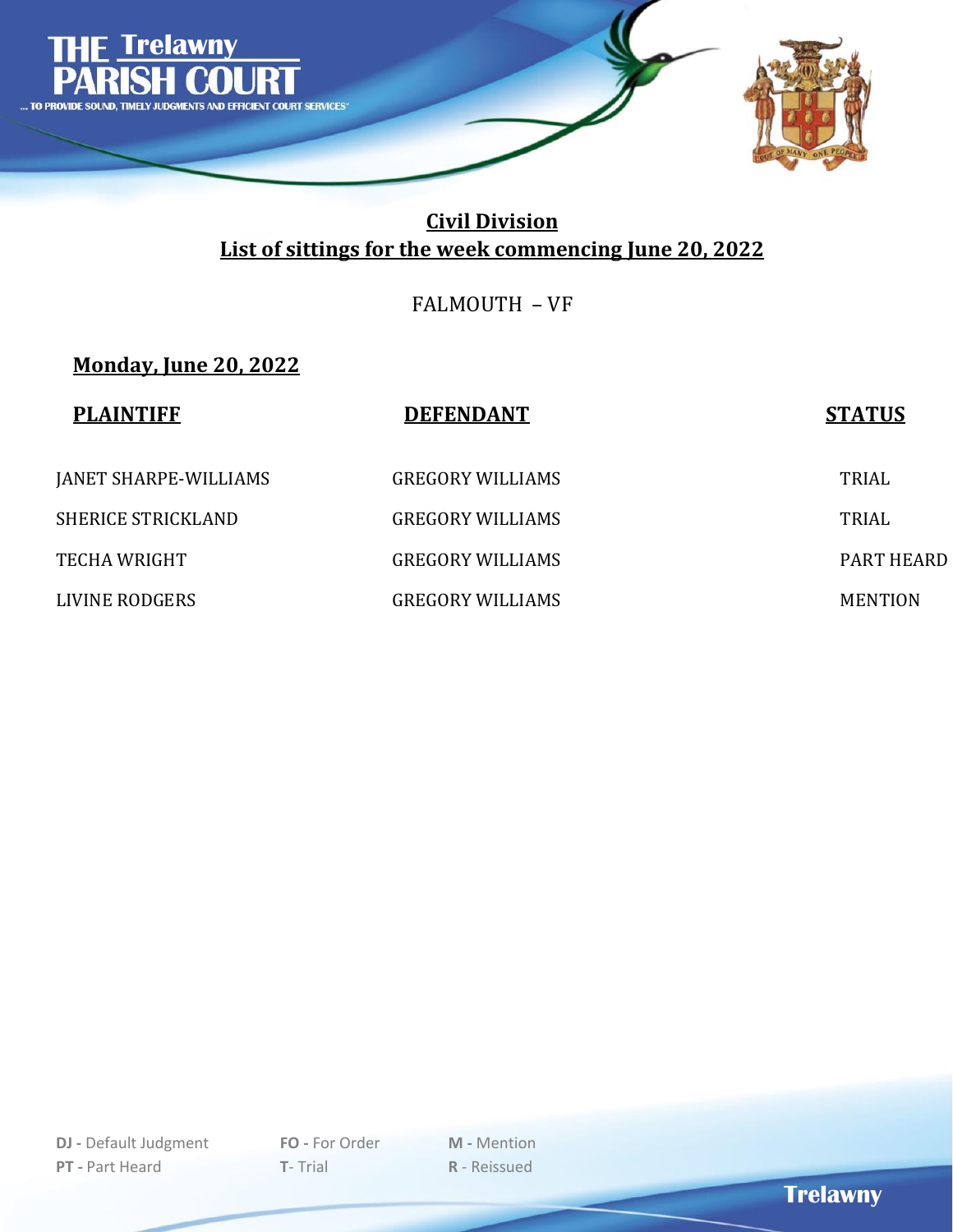

## CLARKS TOWN – RL

**Monday, June 20, 2022**

#### **PLAINTIFF DEFENDANT STATUS**

CHARMAINE BARRETT HUGH WHITE PART HEARD

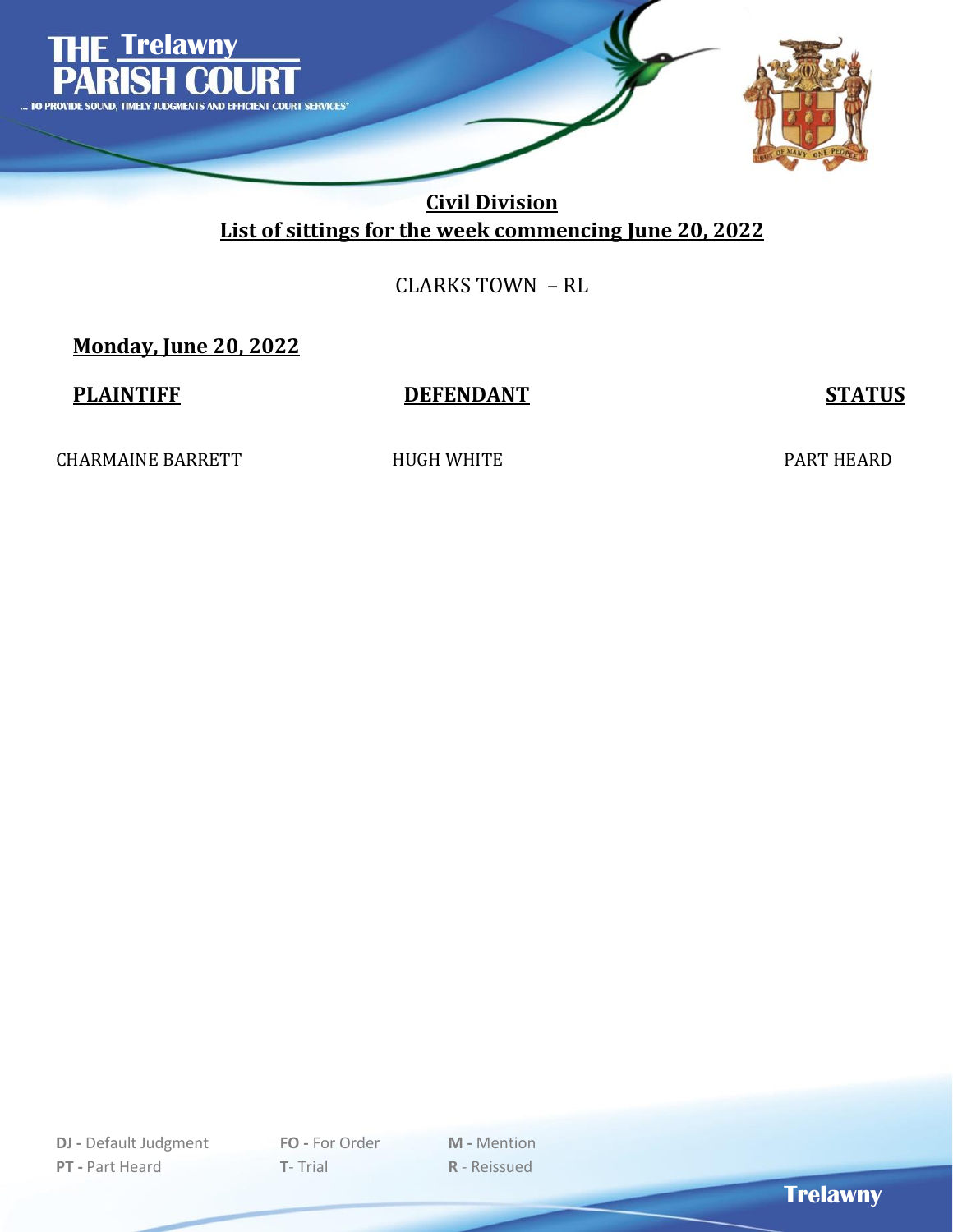

## CLARKS TOWN – RL

**Tuesday, June 21, 2022**

#### **PLAINTIFF DEFENDANT STATUS**

NEVILLE SMITH DAVE WOODHOUSE PART HEARD

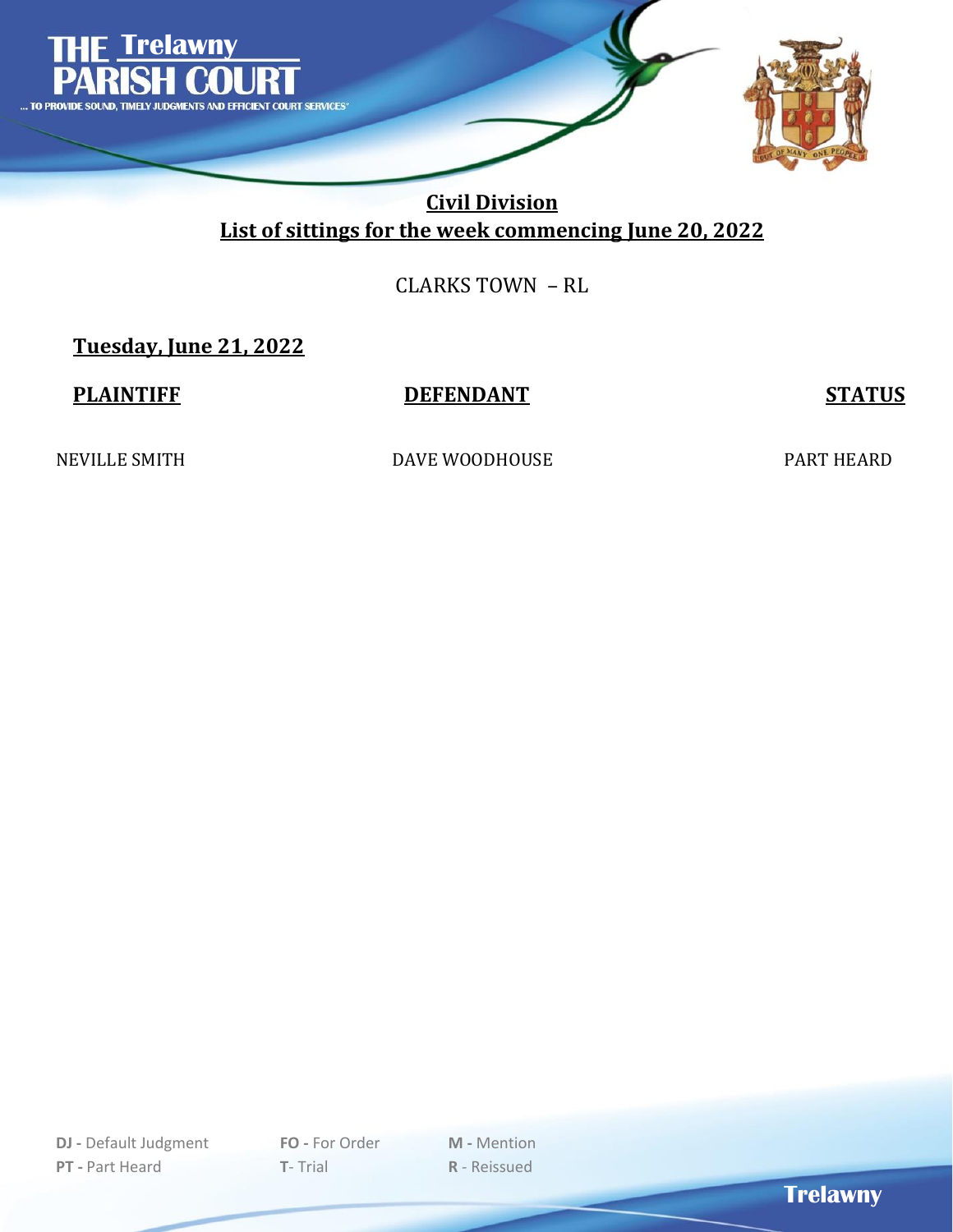

ULSTER SPRING – VF

**Tuesday, June 21, 2022**

| <b>PLAINTIFF</b>    | <b>DEFENDANT</b>  | <b>STATUS</b>    |
|---------------------|-------------------|------------------|
| PRESLEY EDWARDS     | RODERICK CHAMBERS | <b>TRIAL</b>     |
| <b>DOREEN BROWN</b> | WHITEMAN FAGAN    | DEFAULT JUDGMENT |

**Trelawny**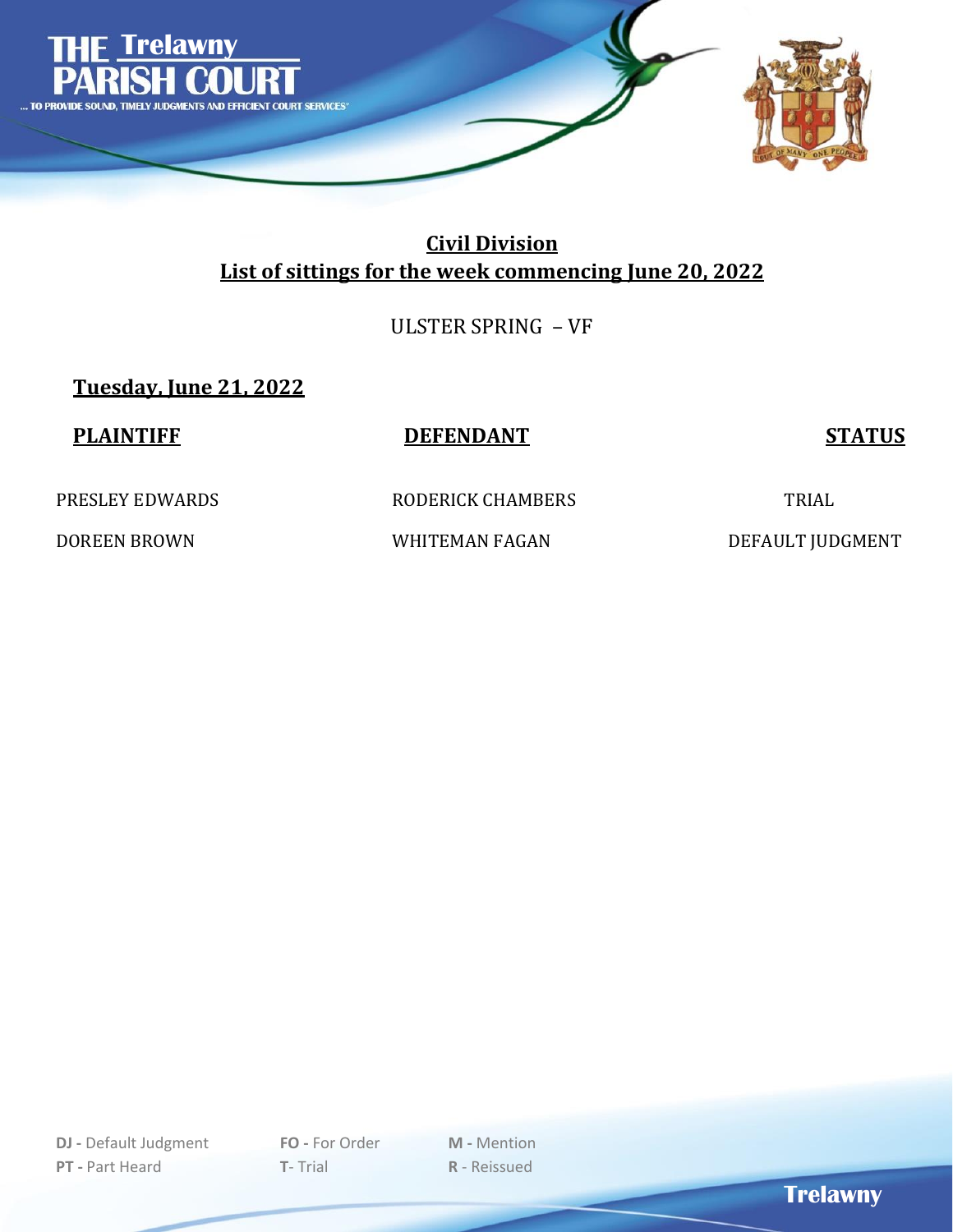

## CLARKS TOWN – RL

# **Wednesday, June 22, 2022**

#### **PLAINTIFF DEFENDANT STATUS**

CHEEVAUGHN WHYTE ELVIN BROWN ELVIN BROWN MENTION

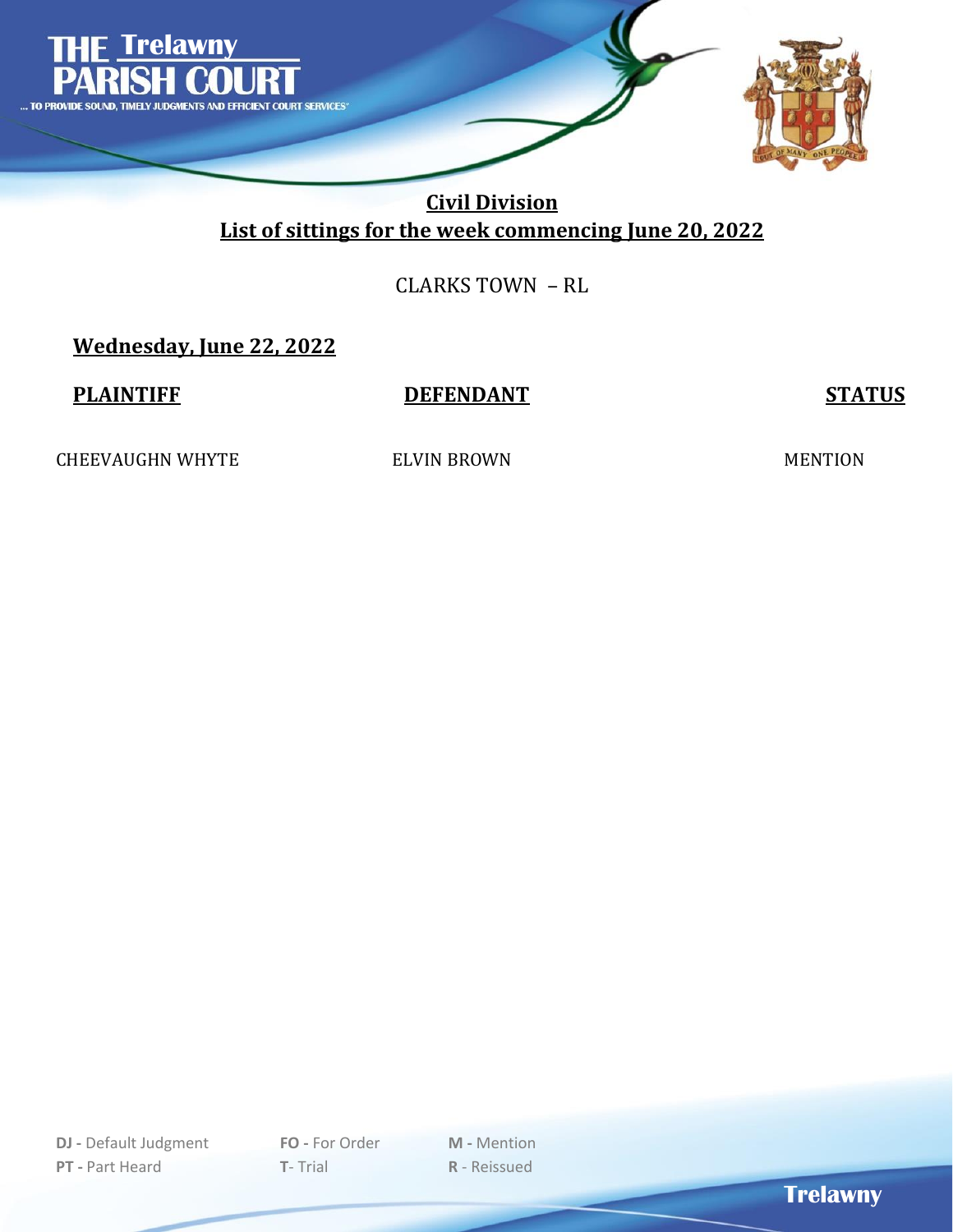

CLARKS TOWN – AH

# **Wednesday, June 22, 2022**

| <b>PLAINTIFF</b> | <b>DEFENDANT</b>          | <b>STATUS</b> |
|------------------|---------------------------|---------------|
| TANEESE SMART    | AKEEM BAMBERY             | <b>TRIAL</b>  |
| TANEESE SMART    | SHELLY-ANN SAMUELS        | <b>TRIAL</b>  |
| TANEESE SMART    | AKEEM BAMBERY             | <b>TRIAL</b>  |
| TANEESE SMART    | <b>SHELLY-ANN SAMUELS</b> | TRIAL         |

**Trelawny**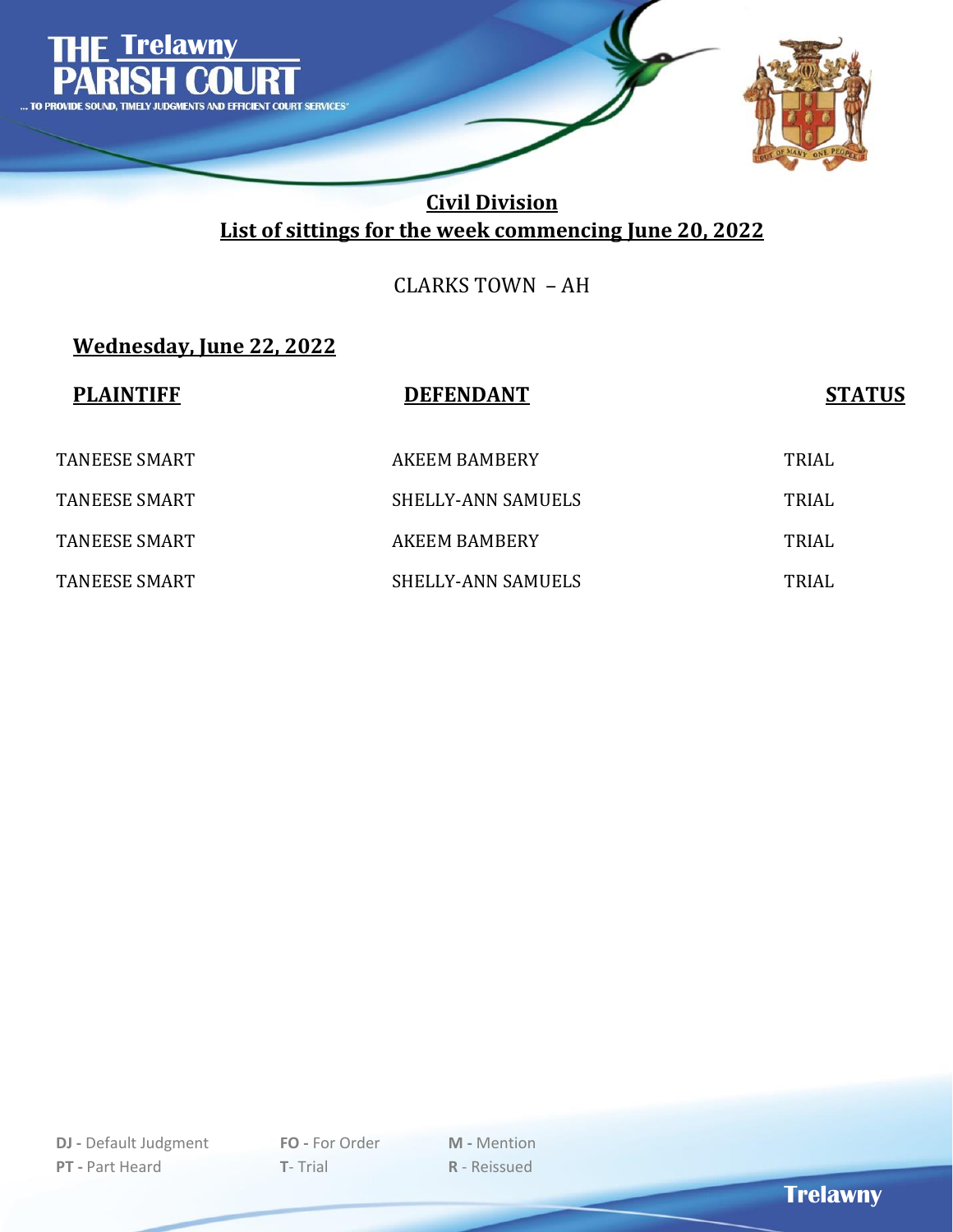

FALMOUTH – VF

# **Thursday, June 23, 2022**

| <b>PLAINTIFF</b>         | <b>DEFENDANT</b>       | <b>STATUS</b>    |
|--------------------------|------------------------|------------------|
| <b>YVONNE PATRICK</b>    | VISION CARE CENTRE     | TRIAL            |
| <b>ROWARD GORDON</b>     | <b>ORAL BARTON</b>     | PART HEARD       |
| ANDRA BARRETT            | <b>SHAVOY ELDIMIRE</b> | <b>FOR ORDER</b> |
| TRELAWNY MUNICIPAL CORP. | SASHORNA FINNEKIN      | <b>MENTION</b>   |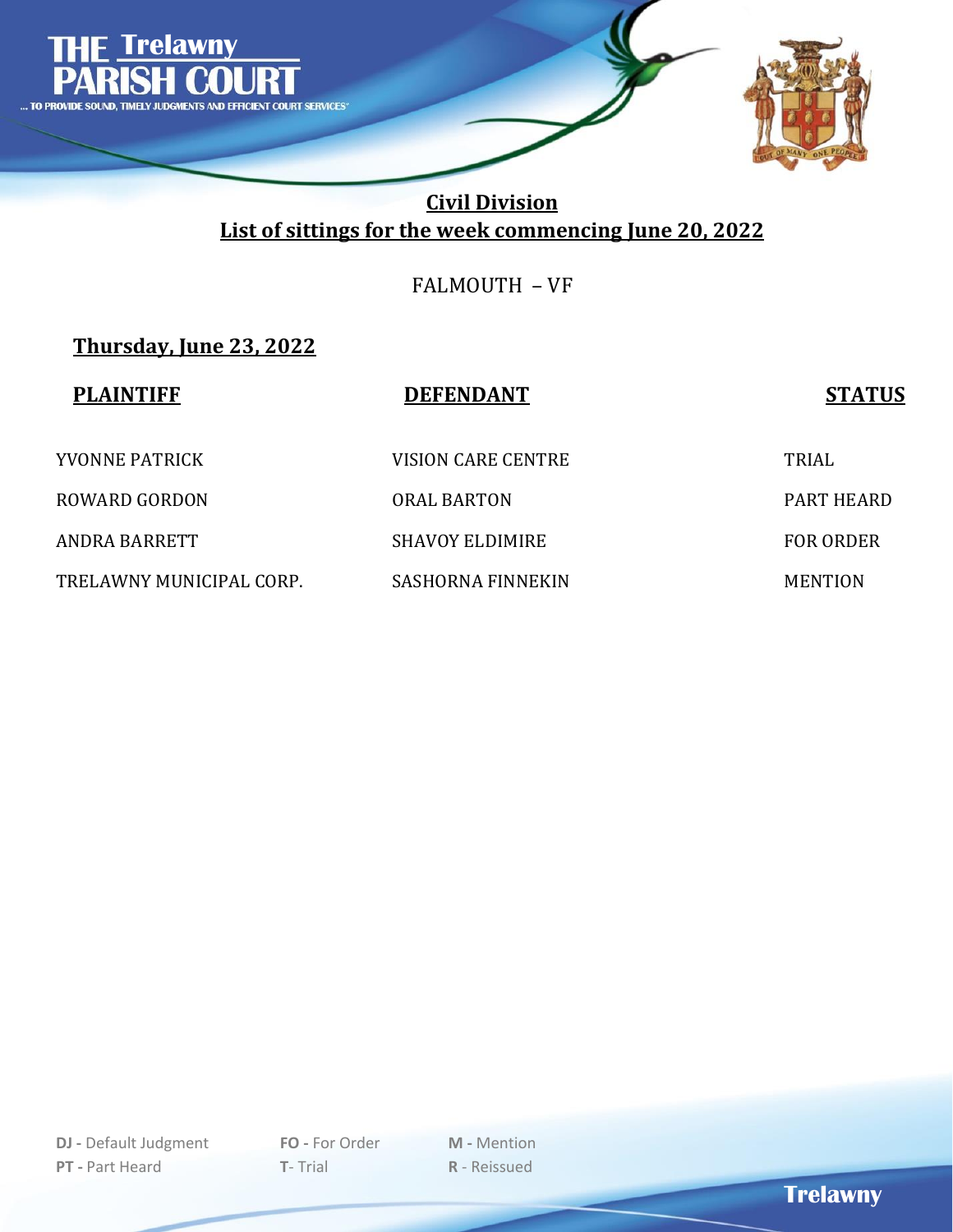

CLARKS TOWN – VF

**Friday, June 24, 2022**

| <b>PLAINTIFF</b>    | <b>DEFENDANT</b> | <b>STATUS</b>     |
|---------------------|------------------|-------------------|
| KEMARA CAMPBELL     | KEMAR MCDONALD   | <b>MENTION</b>    |
| RON O'DAVE JOHNSON  | ONIEL MCINTOSH   | <b>PART HEARD</b> |
| <b>KASHA SPENCE</b> | ELIZABETH EARLE  | DEFAULT JUDGMENT  |